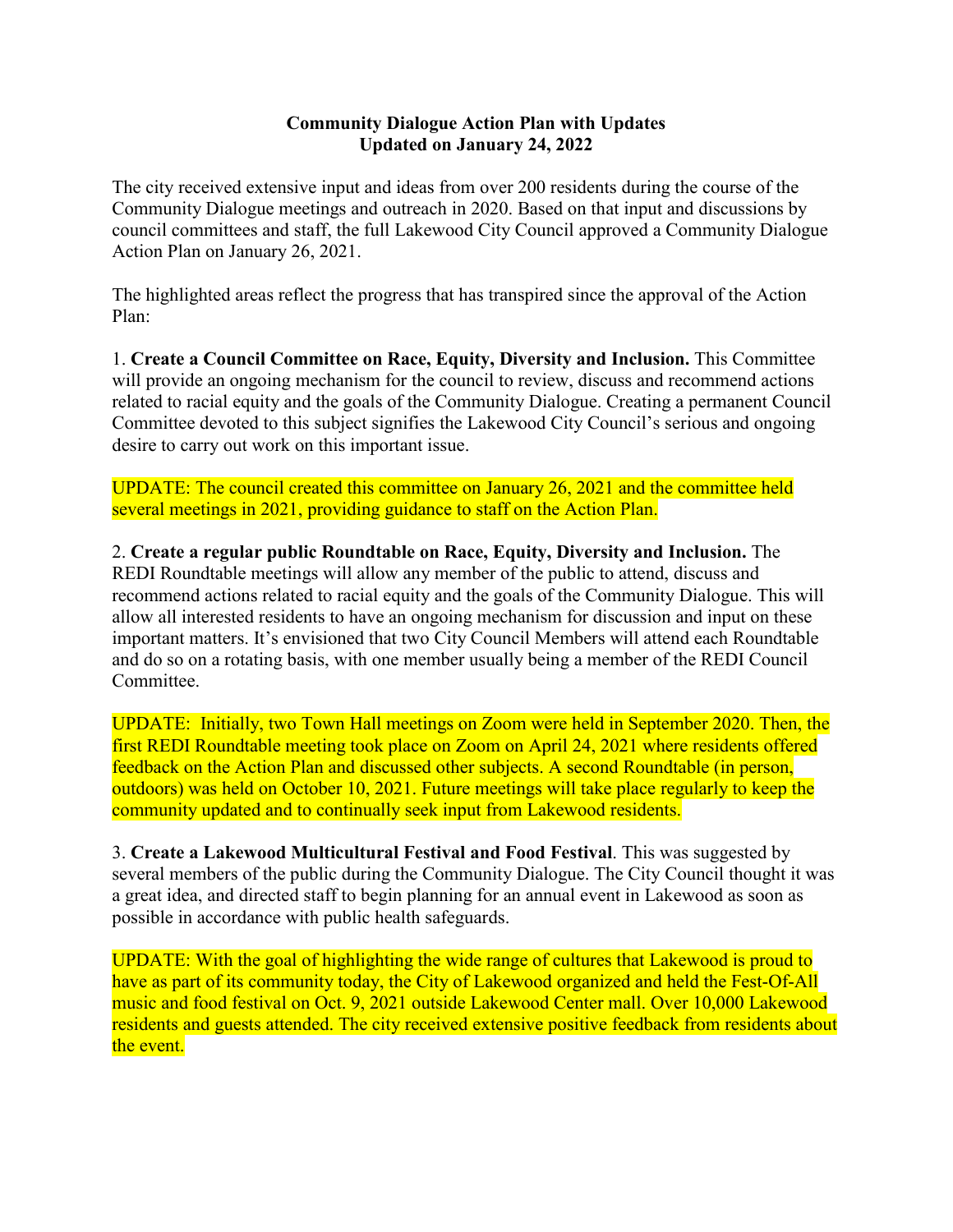4. **Provide training on racial sensitivity and inclusion to City officials and staff.** The City has provided anti-discrimination training to its staff for many years, and the City provided an additional round of training to all staff in the summer of 2020 following the George Floyd killing. However, following up on the recommendations from the Community Dialogue, the City Council directed staff to research additional training that could be provided. The City has joined the Government Alliance on Race and Equity (GARE) which will provide Lakewood with access to best practices and specialized training in this area.

UPDATE: The City has joined the Government Alliance on Race and Equity (GARE), which will provide Lakewood with access to best practices and specialized training in this area. The City also held a four-hour long racial diversity and sensitivity awareness workshop for all City staff, council members and officials in August 2021. It was very well received by attendees, and the training was led by Eric Bailey, who facilitated Lakewood's Town Hall Community Dialogues in 2020. The city intends to continue with regular similar trainings in the future and have these important REDI-related conversations and events with our staff.

5. **Enhance the City's work with teens on racial equity.** The City operates two Teen Centers in Lakewood and manages the Lakewood Teen Action Committee, comprised of approximately 30 teens, who meet regularly to discuss current topics and carry out volunteer projects. The LTAC has not met since COVID began, but City staff propose to incorporate racial equity discussions in the LTAC in the future and to publicize the LTAC and the Teen Centers more to our residents to increase participation and knowledge of the programs.

UPDATE: The city's Teen Center plans to expand the focus of the Lakewood Teen Action Committee (LTAC) to racial equity and diversity discussions and topics. The LTAC operated the Children's Cultural Booth at the Fest-Of-All event, and the City is considering ways that the Youth in Government program can have a REDI-related topic of research for the coming year. An initial discussion with some LTAC members yielded ideas on where they could volunteer that address diversity and inclusion and plans for upcoming meetings will cover a broader range of REDI-related topics.

6. **Organize more community talks with the Sheriff's Department.** Several members of the public recommended this during the Town Halls. Over the past three years, the city has greatly increased the number of such talks and gatherings, including Coffees with a Deputy, a new Ice Cream with a Deputy, and several community meetings with deputies and city public safety staff during 2019. Obviously, many of these gatherings could not take place in 2020 once COVID hit. But this year, the city has started organizing virtual meetings on Zoom and has stepped up its publicity of those meetings so that more residents are aware of them. This will be a good way to encourage more people to participate and build on Lakewood traditionally strong community law enforcement relations.

UPDATE: In 2021 the city held numerous in-person or Zoom meetings for the public to meet Sheriff's personnel and city public safety staff and discuss any issues of concern…as well as hear safety tips on topics like reducing your risk of auto thefts and home burglaries. The inperson meetings allowed residents to have a more personalized interaction with Sheriff's personnel and city public safety staff. Of the seven "Coffee/Ice Cream/Cocoa with a Deputy"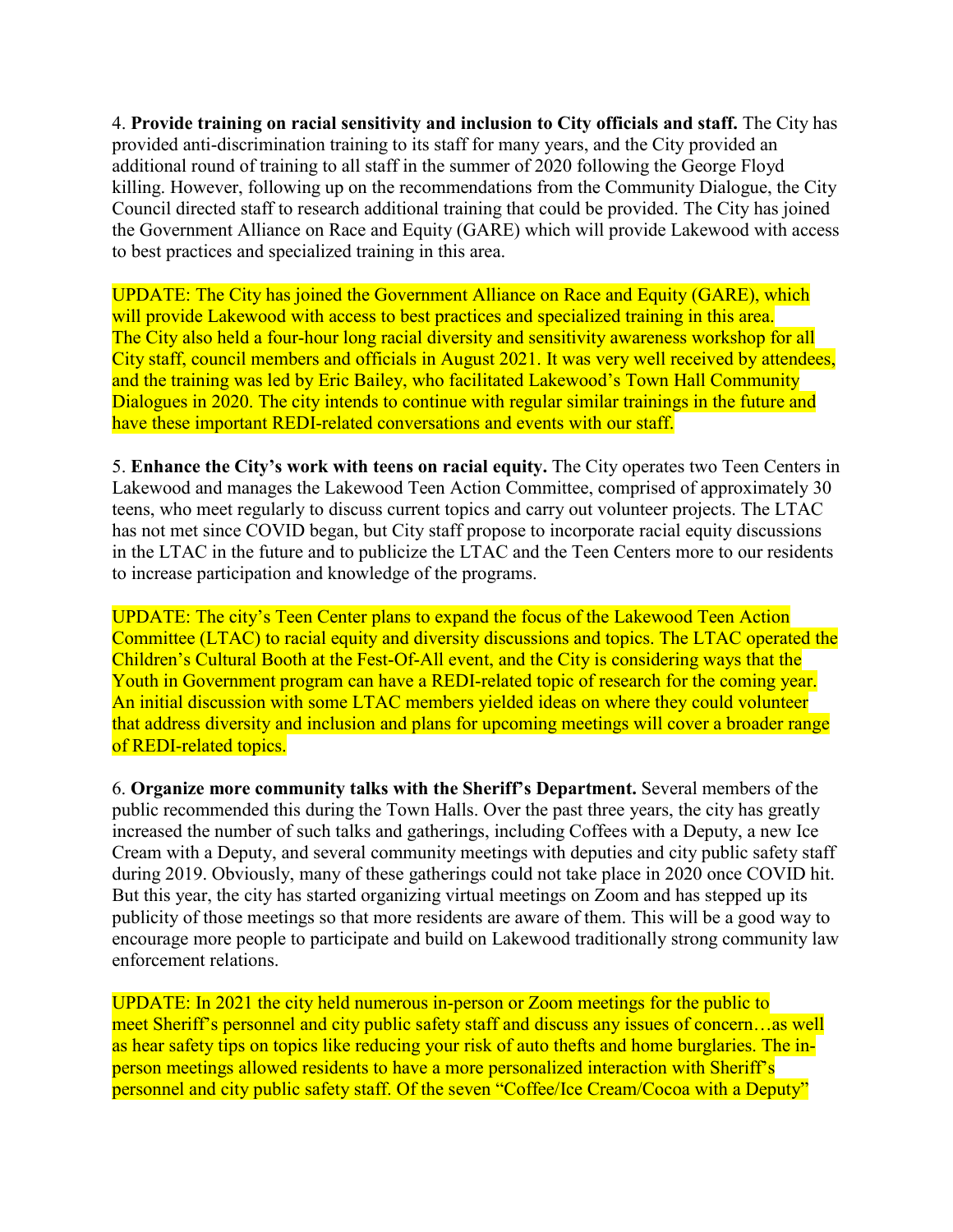events, two were held virtually, allowing residents to participate easily from the comfort of their homes. There were also three "Connect with Public Safety" virtual events, which were educational presentations about the Public Safety Department, Sheriff's contract services, basic crime prevention tools and programs and services, followed by a Q&A. The city also organized a National Night Out gathering at Palms Park in August 2021 attended by public safety personnel and a few hundred residents over the course of the event. Find out about the next meeting at www.Lakewoodcity.org/ConnectWithPublicSafety.

## 7. **Create neighborhood-level or park-level events for residents to meet their neighbors.**

Another recommendation from residents in the Community Dialogue was the idea of creating some smaller sized events at the neighborhood level where residents could meet each other.

UPDATE: The City Council thought this was a great idea, and staff has been looking into how to do these with respect to public health precautions. A topic of the August 2021 REDI Committee meeting was a proposal for morning walking clubs and evening coffee/ice cream socials at each Lakewood park, where residents could meet and talk with each other. Proposed events starting in Spring 2022 include family game nights at several parks and community walks, each with light refreshments and an opportunity to get to know neighbors.

8. **Publicize the public complaint process for the Sheriff's Department and the business discrimination process of the state and federal governments.** Several residents raised concerns in this area, including allegations of racially discriminatory behavior by local businesses. The City Council directed to staff to publicize the complaint process that exists for the Sheriff's Department and the state and federal business discrimination agencies so that Lakewood residents are fully aware of how to protect their rights in these matters. The city will also publicize its longstanding fair housing consultant who assists residents who believe they may be victims of housing discrimination.

UPDATE: There was a news story on this in the city's eMagazine the week of April 19, 2020…and an article in the Lakewood Community News on May 1st. The city plans to do annual reminder articles on this as well.

9. **Unite members of different community groups in volunteer service projects**. In follow up to another recommendation of the Community Dialogue, the City looked at ways to intermix members of different community groups at future Volunteer Day and other volunteer service projects. The hope was to promote interaction with lots of other community groups, with the goal of increasing awareness, friendship and collegiality among as many groups and people as possible in the city.

UPDATE: City staff implemented this idea for the Day of Service on September 11th, and plan to implement it again for Volunteer Day in the spring of 2022.

10. **Educate residents on the city motto of "Times Changes, Values Don't."** The motto was mentioned by a few residents in the Community Dialogue, and it became clear that some people may not realize that the city's motto is not from the city's founding in 1954 but instead was created in 2004 and was meant to convey timeless community values such as recreation for all,